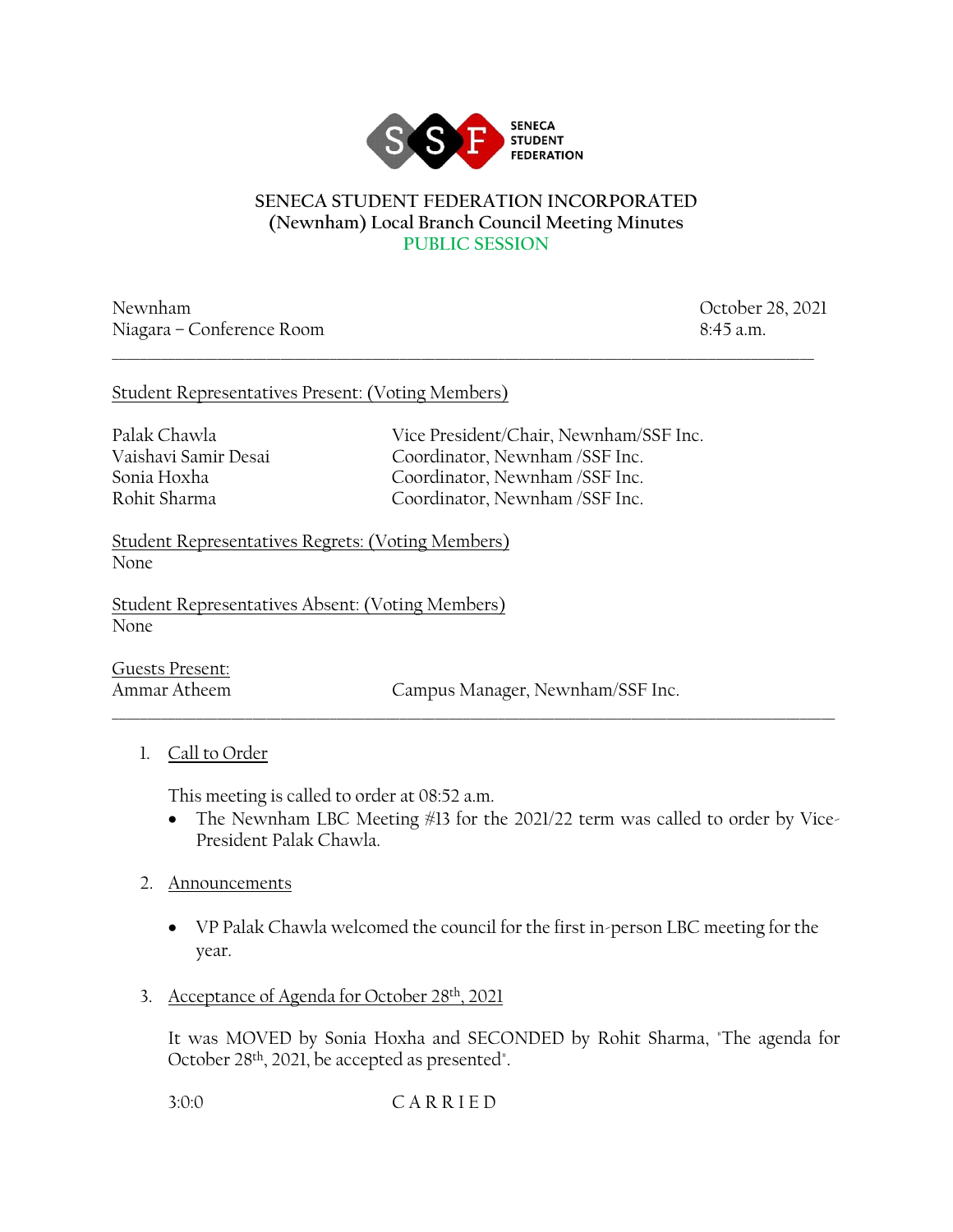### 4. Confirmation of Minutes for September 28th, 2021

It was MOVED by Vaishavi Desai and SECONDED by Rohit Sharma, "to accept September 28th, 2021 meeting minutes as presented".

3:0:0 C A R R I E D

- 5. Business
- a) Deadline Adherance
- Palak Chawla reminded the council members to please adhere to the deadlines in terms of monthly reports, emails replies, making videos for the promotions or sending their availabilities for any event.

# b) Updates

• Each council updated about their involvement in the events and committees etc. The members have been attending the meetings, the college and SSF committees' meetings, social media takeovers, meet and greet with council, attending events virtually etc.

### c) Advocacy issues

- Council members updated about the advocacy issues each one have been getting till now. Most of the major trends were: Professors not using OOO emails to let students know that they are not in the office for that period of time and wont be able to reply or help, issues about Part time students asking for health and dental benefits from the college and SSF, plagiarism cases, other ancillary fees issues.
- d) Back to campus discussion
- Council members discussed the back to campus options and how we can help and serve the students in both the formats(whichever applicable) on and/or off campus. More discussion to be followed.

# e) Other business

• None